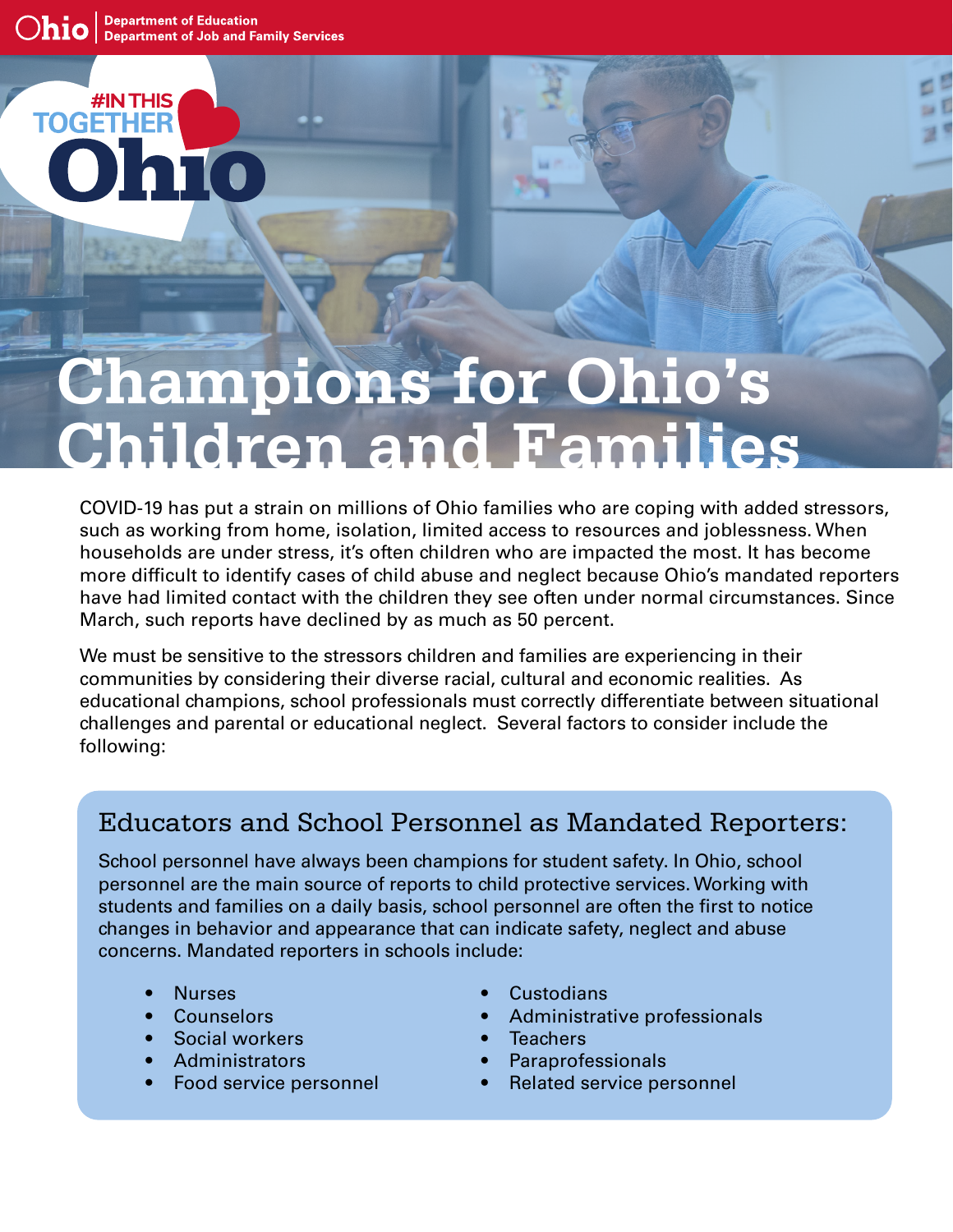## **Mandated Reporting**

It is important for school personnel to remain champions for student safety, as well as sources of support and resources for families. During remote learning, school personnel continue to be mandatory reporters of suspected child abuse or neglect. The suspicion alone of child abuse and neglect constitutes a required report.

School personnel may feel nervous, worried or intimidated about making a report. While the mandated reporter should be the one to make the report, he or she doesn't have to make the report alone. Supervisors, school counselors and social workers can be helpful supports to assist in the reporting process. Individuals in these roles are familiar with the reporting process and understand the importance of confidentiality.

The resources listed below provide helpful guidance and information for mandated reporters:

- The *[Preventing Abuse and Neglect: Student Safety During School Restart](http://education.ohio.gov/Topics/Reset-and-Restart/Preventing-Abuse-and-Neglect)* webpage empowers school personnel to support families, assess student safety needs and follow mandatory reporting requirements.
- The Centers for Disease Control's [Child Abuse & Neglect Prevention Fact Sheet](https://www.cdc.gov/violenceprevention/pdf/can/CAN-factsheet_2020.pdf) explains the four common types of child abuse and neglect, and offers prevention strategies.
- The Ohio Department of Education's Office of Professional Conduct offers #ABConduct [Tip Sheets](http://education.ohio.gov/Topics/Teaching/Educator-Conduct/ABConduct). These tip sheets are designed to help educators identify and mitigate risks that occur in everyday situations. Number eight of th[e Top 10 Professional Conduct](http://education.ohio.gov/getattachment/Topics/Teaching/Educator-Conduct/ABConduct/Top_Ten_TipSheet5.pdf.aspx?lang=en-US)  [Concerns](http://education.ohio.gov/getattachment/Topics/Teaching/Educator-Conduct/ABConduct/Top_Ten_TipSheet5.pdf.aspx?lang=en-US) addresses mandatory reporting.
- Ohioans who suspect child abuse or neglect can call their local children services agency or the following toll-free number any time, 24 hours a day, seven days a week: 1-855-OHCHILD. This line links callers directly to a children services or law enforcement office in their county. Reports can be anonymous.